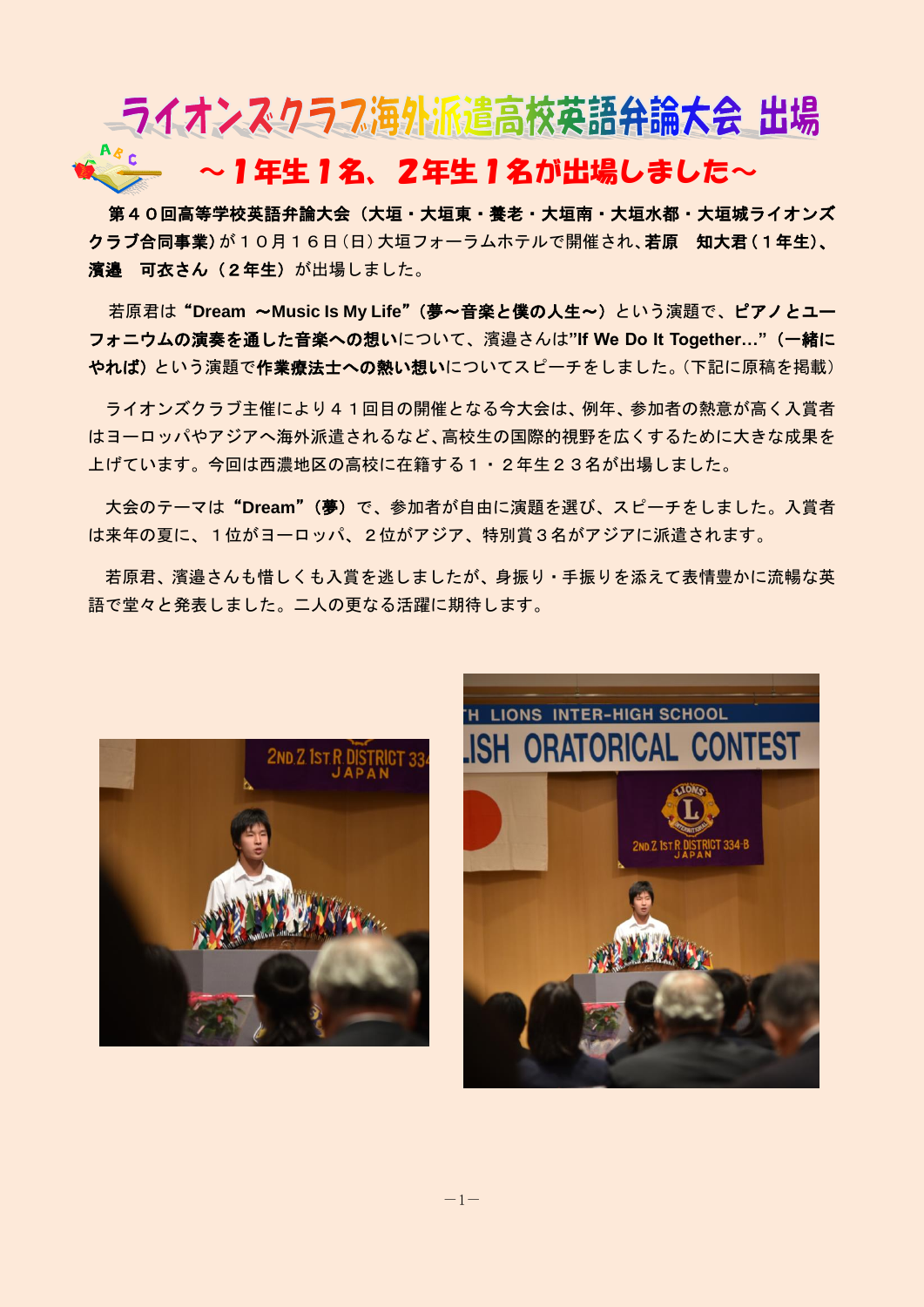





【若原君のスピーチ原稿】 Theme : Dream  $\sim$  Music for my life $\sim$ 

Ikeda High School Tomohiro Wakahara

What is music for you? For me, it's the meaning of my life. So, to convey the wonder of music is my dream. However, it is easy to be said, but very hard to be done.

I want to be a person who can show the joy of playing the music instruments. I have practiced the piano since I was an elementary school student. At first, it was really difficult for me to play it, so I wanted to throw up my practice. But I didn't give up. When I completed one piece, I was so happy. The sense of achievement gave me the power to challenge the next piece. My best piece I have ever played is "Baby, God Bless You Requiem". It was the main theme music for the TV drama "Kounodori". As you can see from the title of this music, it is the music to bless the birth of a new baby.

To play this music, I need some skills. What is more, performance skills are really important. Then I analyzed the music for better understanding. I had to feel the intention of the composer from the music score. The famous composer, Beethoven left the word, "To convey a drama behind the music, musicians should be actors. They must feel the music. They must express emotions by the face and the body." By playing my favorite music, I learned the importance to play the piano using my whole body.

In junior high school, I joined the brass band club. I was in charge of playing the euphonium. This instrument is not so famous like a trumpet or a flute, but the sound is soft and so beautiful. That rich sound can attract people. If I had not played the euphonium, I have not been able to find this great appeal of this instrument. I'm sure this instrument has much more charms that everyone doesn't notice. The euphonium is a fantastic instrument. I would like to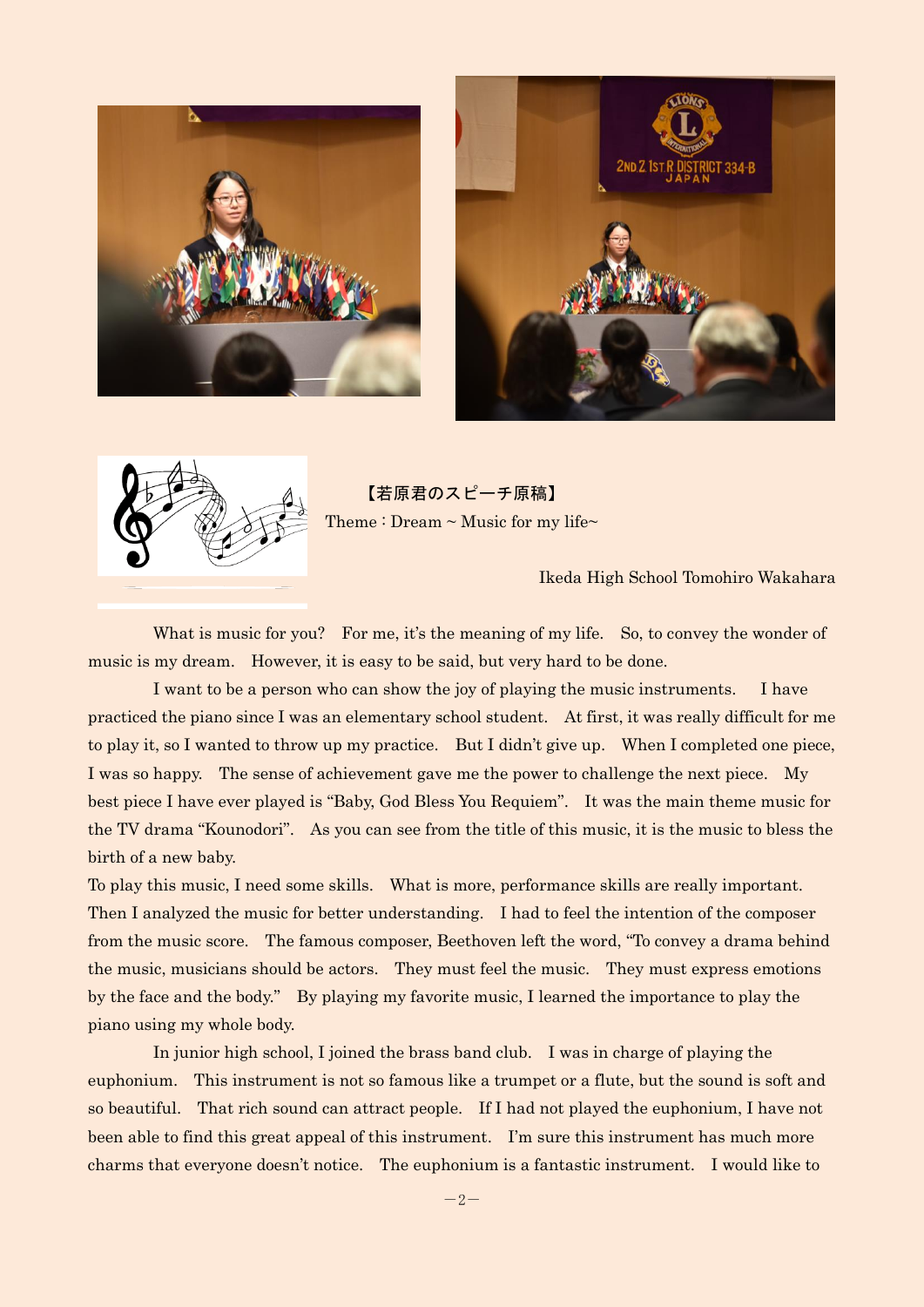convey the charm to a lot of people.

In addition, I leaned the joy of an instrumental ensemble. There are a lot of instruments in a brass band, and they have their own melodies. Each different melody makes brilliant music. That's amazing! However, it is very difficult. Each brass band member must have the responsibility of playing each sound. We have to practice over and over again. I sometimes bring my euphonium back home, and practice for a long time. I also increase my practice time to master basic skills. Thanks to my efforts, I have improved my Euphonium performance skills. I was able to play it better than before. My friends praise my improvement, so I am now confident in playing the instrument. I thought "I want to play the euphonium better and better."

Both my performance skill and my ability of expression are not enough. I will practice more and more, study music theories, and take some lessons. I will never give up to be a great musician. My parents always support me. Without them, my dream will never come true. I cannot possibly put my thanks into words for them.

Thinking about your dream, it is the purpose to live your own life. We have our own dreams. We have our own purposes of our lives. So we can do the best for our lives. It is important to have a dream. Stick out for your dream can be the meaning of your life.

Find your own dream to live your own life! Thank you for listening.





【濱邉さんのスピーチ原稿】

If We Do It Together…

Ikeda High School HAMABE Kae

Do you know who is an occupational therapist? An occupational therapist is a [health](http://ejje.weblio.jp/content/health+professional)  [professional](http://ejje.weblio.jp/content/health+professional) [trained](http://ejje.weblio.jp/content/trained) [to help](http://ejje.weblio.jp/content/to+help) ill or disabled [people](http://ejje.weblio.jp/content/people) learn ways to [manage](http://ejje.weblio.jp/content/manage) their [daily](http://ejje.weblio.jp/content/daily) lives. My dream is to be an occupational therapist.

 I first came across this occupation when my father was in the hospital with hernia. I was a child then, but I remember that my father had to stay in bed for very long hours. I also remember watching him struggle to walk and oftentimes he would even fall. Then one day, I saw someone helping my father walk and encouraging him by saying; "All right, hang in there". After that, my mother told me that the person who was supporting my father was an occupational therapist. The rehabilitation exercises looked very severe and painful, but while we watched them, I was full of gratitude to this professional, and perhaps my mother was too.

 Since I started high school, I have been seriously thinking about my future. "What can I do for people? What would I like to do?" I asked myself many times. Then I remembered